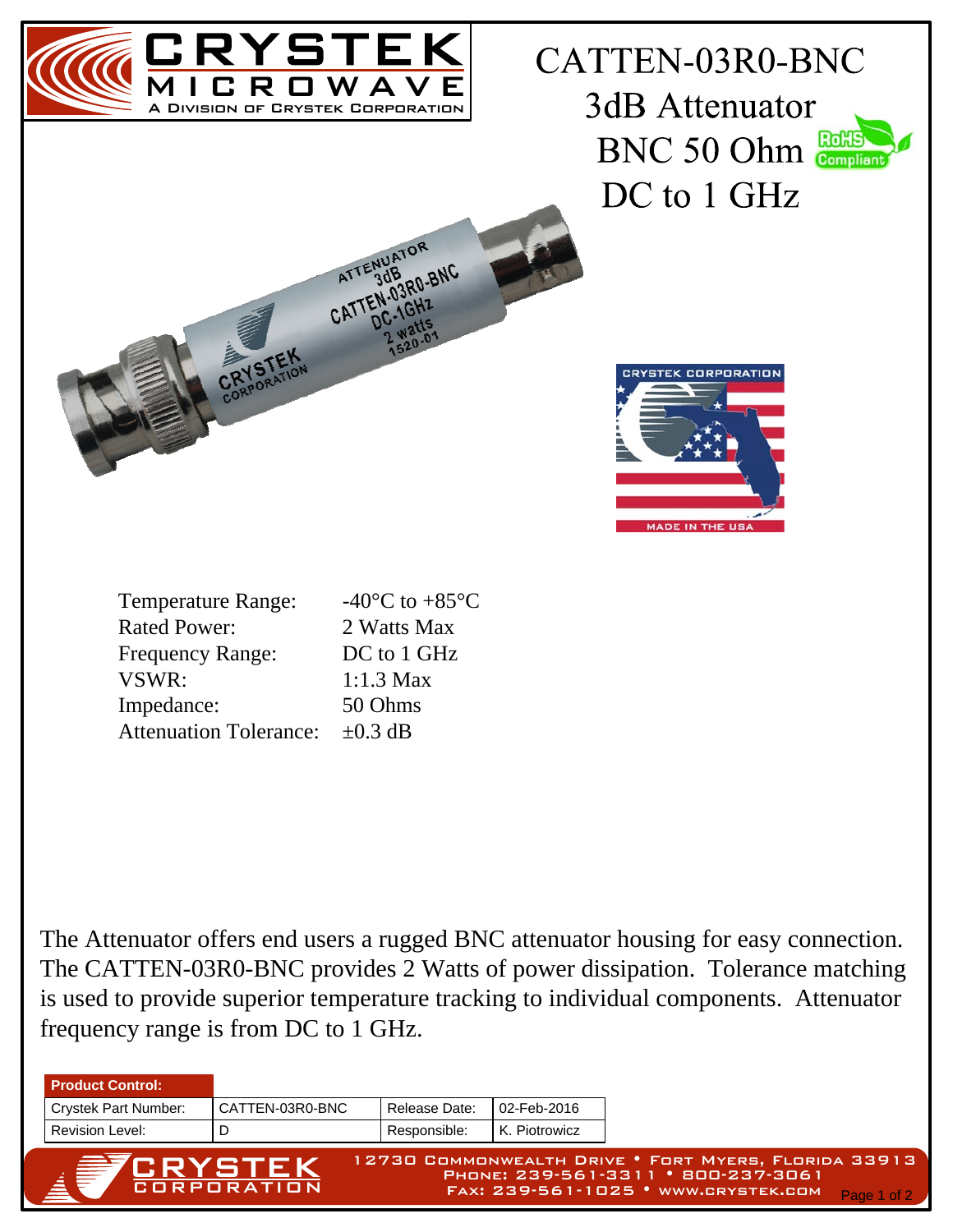

| CATTEN-03R0-BNC   |
|-------------------|
| 3dB Attenuator    |
| <b>BNC 50 Ohm</b> |
| DC to 1 GHz       |

| RoHS      |  |
|-----------|--|
| Compliant |  |

| <b>Part Number</b> | <b>Attenuation</b><br>(dB) | <b>Max Power</b><br>(Watts) |
|--------------------|----------------------------|-----------------------------|
| CATTEN-01R0-BNC    | 1.0                        | $\overline{2}$              |
| CATTEN-01R5-BNC    | 1.5                        | $\overline{2}$              |
| CATTEN-02R0-BNC    | 2.0                        | $\overline{2}$              |
| CATTEN-03R0-BNC    | 3.0                        | $\overline{2}$              |
| CATTEN-04R0-BNC    | 4.0                        | $\overline{2}$              |
| CATTEN-05R0-BNC    | 5.0                        | $\overline{2}$              |
| CATTEN-06R0-BNC    | 6.0                        | $\overline{2}$              |
| CATTEN-07R0-BNC    | 7.0                        | $\overline{2}$              |
| CATTEN-08R0-BNC    | 8.0                        | 2                           |
| CATTEN-09R0-BNC    | 9.0                        | $\overline{2}$              |
| CATTEN-0100-BNC    | 10.0                       | $\overline{2}$              |
| CATTEN-0150-BNC    | 15.0                       | $\overline{2}$              |
| CATTEN-0200-BNC    | 20.0                       | $\overline{2}$              |



RYSTEK **CORPORATION** 

| 3 dB Data      | <b>Return</b>        |              |
|----------------|----------------------|--------------|
| Freq.<br>(MHz) | <b>Atten</b><br>(dB) | Loss<br>(dB) |
| 0.3            | 3.0                  | 44.8         |
| 5.3            | 3.0                  | 42.5         |
| 40.3           | 3.0                  | 40.3         |
| 70.3           | 3.1                  | 41.5         |
| 90.3           | 3.1                  | 43.5         |
| 100.3          | 3.1                  | 45.0         |
| 110.3          | 3.1                  | 46.6         |
| 160.3          | 3.1                  | 46.0         |
| 200.2          | 3.1                  | 41.0         |
| 250.2          | 3.1                  | 35.3         |
| 300.2          | 3.1                  | 32.8         |
| 350.2          | 3.1                  | 33.6         |
| 400.2          | 3.1                  | 36.3         |
| 450.2          | 3.2                  | 39.5         |
| 500.2          | 3.2                  | 36.1         |
| 550.1          | 3.2                  | 31.7         |
| 600.1          | 3.2                  | 28.1         |
| 650.1          | 3.2                  | 26.7         |
| 700.1          | 3.2                  | 29.1         |
| 800.1          | 3.3                  | 35.6         |
| 900.0          | 3.3                  | 23.5         |
| 1000.0         | 3.4                  | 28.0         |

Rev D

12730 Commonwealth Drive • Fort Myers, Florida 33913 Phone: 239-561-3311 • 800-237-3061 FAX: 239-561-1025 • www.crystek.com Page 2 of 2